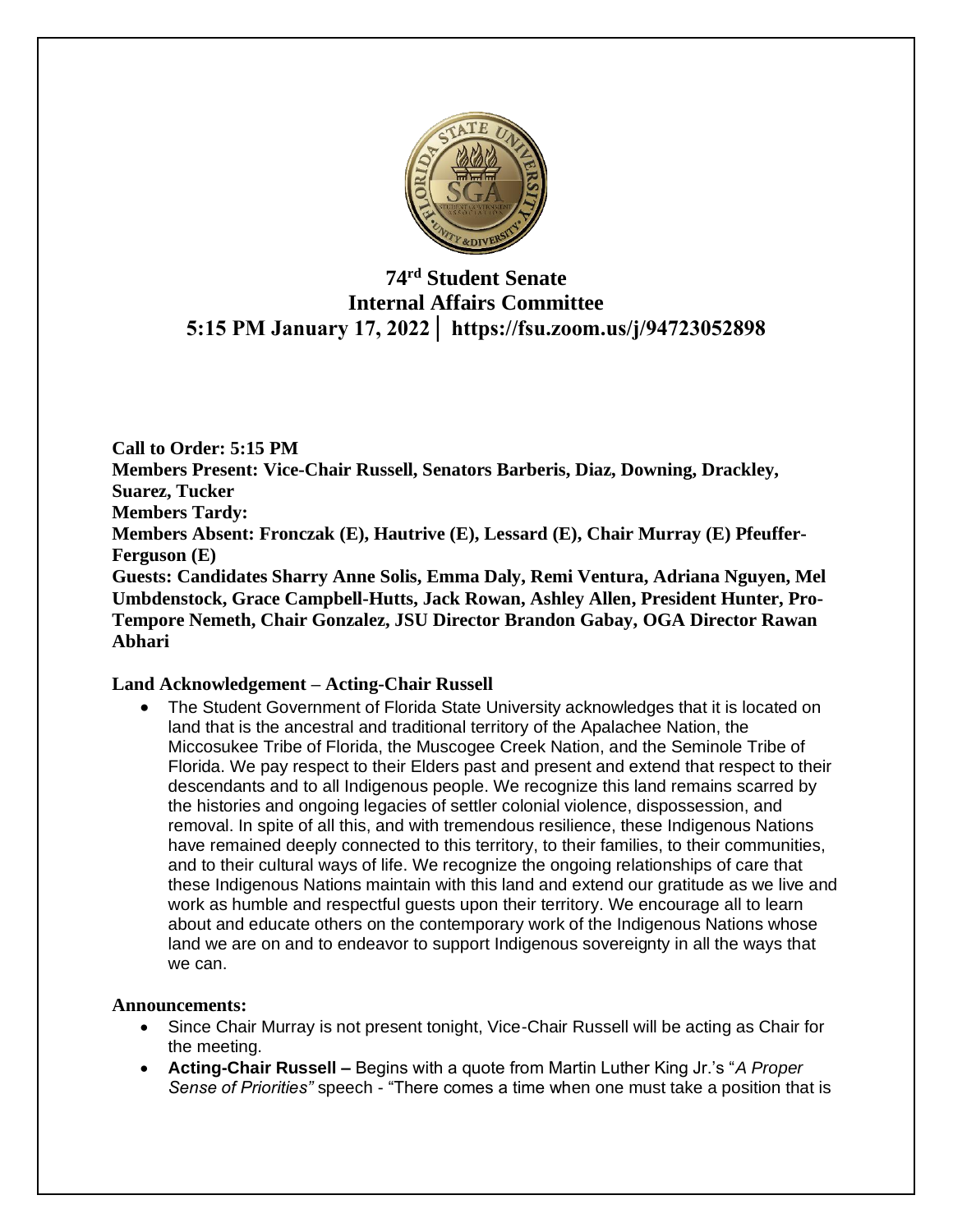neither safe, nor politic, nor popular; but he must take it because conscience tells him it is right"

**Committee Business:** 

- **Candidate for the 74th Student Senate, Parliamentarian –** Jack Rowan
- **Candidate for Jewish Student Union, Treasurer –** Remi Ventura
- **Candidate for Homecoming, Overall Director –** Adriana Nguyen
- **Candidate for Asian American Student Union, Assistant Director –** Sharry Anne **Solis**
- **Candidate for Women's Student Union, Political Action Chair –** Emma Daly
- **Candidate for Homecoming, Overall Assistant Director –** Mel Umbdenstock
- **Candidate for Homecoming, Homecoming Live Director –** Grace Campbell-Hutts
- **Candidate for the 74th Student Senate, Press Secretary –** Ashley Allen
- **Resolution 5 –** Ashley Gonzalez (P)

**Old Business:** 

• none

**New Business:**

- **Candidate for Confirmation: Jack Rowan – 74th Student Senate, Parliamentarian**
- **COULD NOT HEAR CANDIDATE DUE TO FORWARDING LETTER TIMELINE AND STATUTE VIOLATION**
- **Candidate for Confirmation: Remi Ventura – Jewish Student Union, Treasurer**
- **COULD NOT HEAR CANDIDATE DUE TO FORWARDING LETTER TIMELINE AND STATUTE VIOLATION**
- **Candidate for Confirmation: Adriana Nguyen – Homecoming, Overall Director**
- **COULD NOT HEAR CANDIDATE DUE TO FORWARDING LETTER TIMELINE AND STATUTE VIOLATION**
- **Candidate for Confirmation: Sharry Anne Solis – Asian American Student Union, Assistant Director**
- **COULD NOT HEAR CANDIDATE DUE TO FORWARDING LETTER TIMELINE AND STATUTE VIOLATION**
- **Candidate for Confirmation: Emma Daly – Women's Student Union, Assistant Director**
- **COULD NOT HEAR CANDIDATE DUE TO FORWARDING LETTER TIMELINE AND STATUTE VIOLATION**
- **Candidate for Confirmation: Mel Umbdenstock – Homecoming, Overall Assistant Director**
- **COULD NOT HEAR CANDIDATE DUE TO FORWARDING LETTER TIMELINE AND STATUTE VIOLATION**
- **Candidate for Confirmation: Grace Campbell-Hutts – Homecoming, Homecoming Live Director**
- **COULD NOT HEAR CANDIDATE DUE TO FORWARDING LETTER TIMELINE AND STATUTE VIOLATION**
- **Candidate for Confirmation: Ashley Allen – 74th Student Senate, Press Secretary**
- **COULD NOT HEAR CANDIDATE DUE TO FORWARDING LETTER TIMELINE AND STATUTE VIOLATION**
- **Resolution 5 - Sponsored by Senators Gonzalez (P), Hunter (Co)**
	- Opening Statement: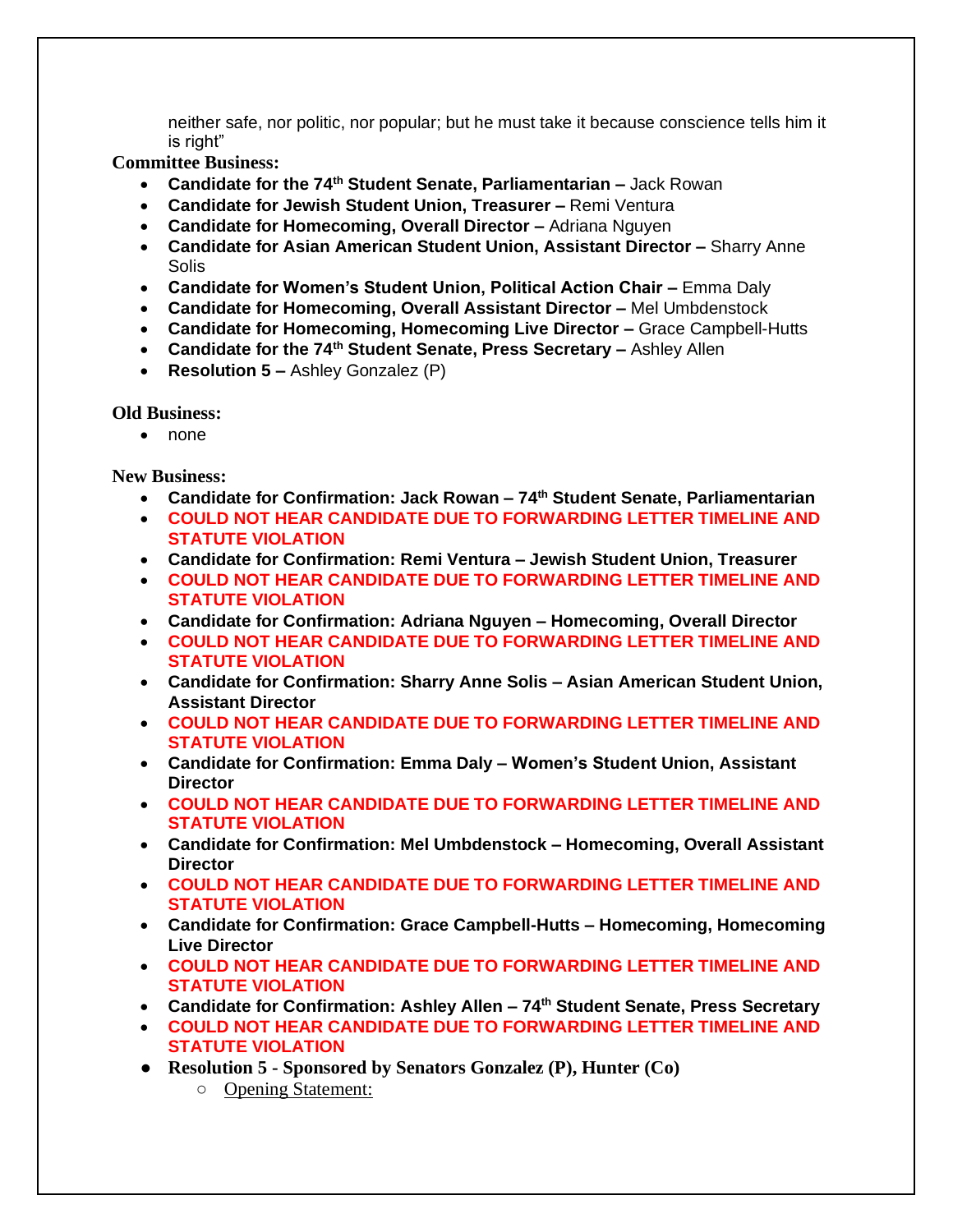- **President Hunter:** This resolution as it stands right now aims to start a commission that will be charged with examining, gathering evidence, and providing recommendations over the entire entity of Student Government. Commission will determine in the Student Government entity should be retained, reconstructed, or improved. The be-it resolved clauses of the Resolution 5 detail who would oversee the Commission, the Secretary of Internal Affairs in the Executive Branch would oversee the Commission. The goal is to update and improve our institutions.
- **Co-Sponsor yields 3 minutes and 33 seconds to their closing statement.**
- Technical Non-Debatable Questions:
	- none
- General Round of Questioning:
	- **Senator Diaz:** Can you inform us of the statute that the sponsor cites for the Student Senate's right to establish a commission like this?
	- **President Hunter:** It is a resolution, not a statute change.
	- **Senator Diaz:** Is there a statute that says the Student Senate has the authority to establish this commission?
	- **President Hunter:** No.
	- **Senator Drackley:** Would appointing people to the commission interfere with the statute we had a problem with during the Senate meeting on January 11, 2022?
	- **President Hunter:** The power to appoint is only given to the Student Body President, so the Student Body President would ultimately appoint the members of the commission. The commission does not appoint people. They are being appointed to a commission, not a position. This is not statutorily the same. The commission is not an official entity of Student Government because it is not in statutes.
	- **Senator Tucker:** What is the difference between a commission and appointed positions when they would both have power over what goes on in Student Government?
	- **President Hunter:** An appointed position is the position detailed in statutes, commission positions are not detailed in statutes. Any position detailed in statutes has to be appointed by the Student Body President, and the commission is not that.
	- **Senator Tucker:** When the commission decides what they want to change about Student Government entities, who will have the authority to make those changes?
	- **Chair Gonzalez (P):** The commission does not have power to change anything in statutes. The final product of the commission will be recommendations to the Student Senate that has to pass through the Senate process. This will all go through the Student Senate because we are not taking away legislative power along with checks and balances that are given to the student body.
	- **Senator Tucker:** So the commission is essentially an advisory panel?
	- **Chair Gonzalez (P):** Yes.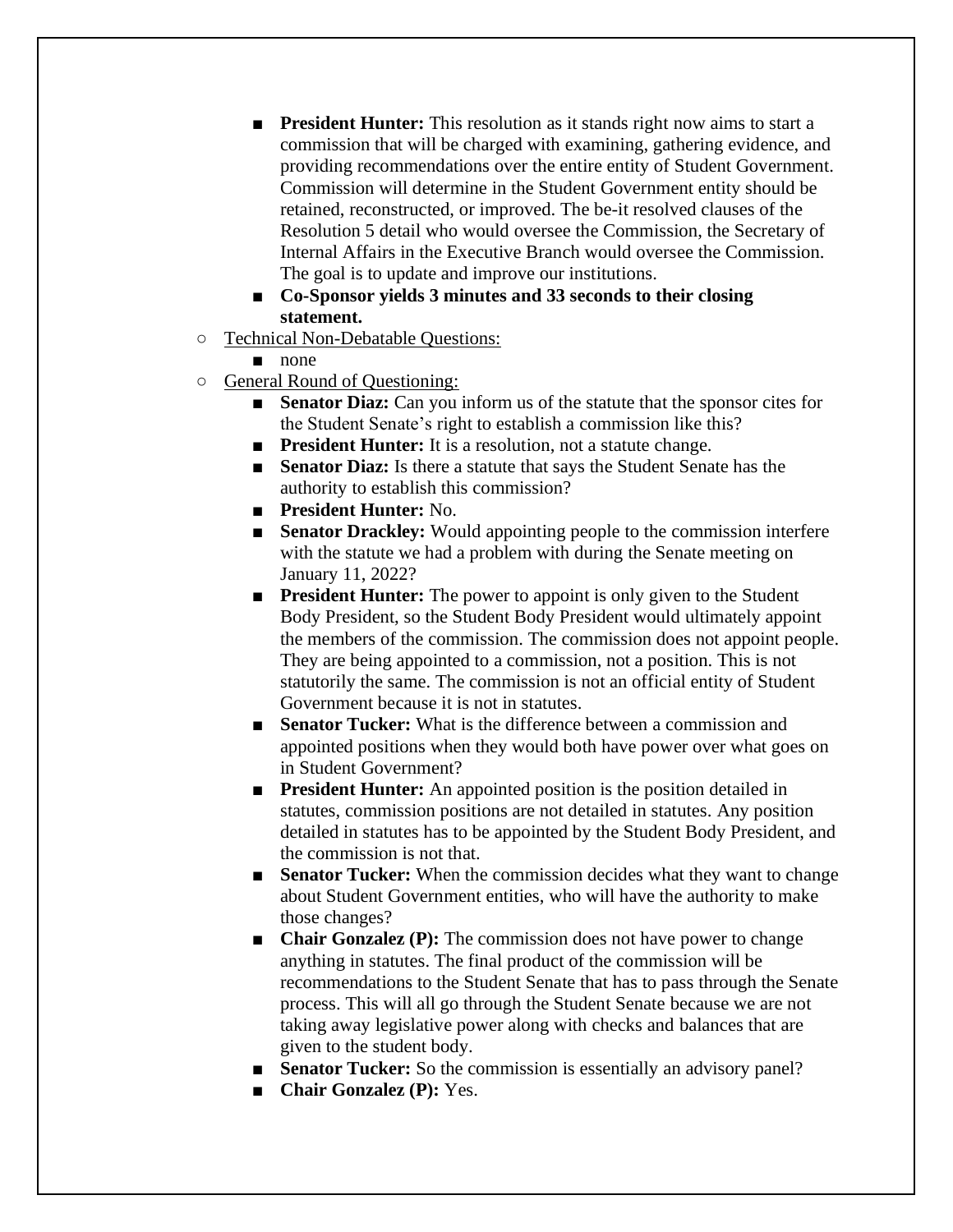- **Senator Diaz:** Have you spoken with the people mentioned in the Resolution about the commission?
- **President Hunter:** We've had a meeting with every entity who will be appointing someone to this commission. Everyone mentioned in Resolution 5 met at the end of fall semester, is aware of the resolution, and fully supports it. The Congress of Graduate Students Speaker, myself, the Secretary of Internal Affairs, and the Student Body Vice President are aware and excited in hopes that this resolution passes.
- **Senator Suarez moves to call the question; Senator Tucker seconds**
- Closing Statement:
	- **President Hunter:** Thank you for hearing the resolution, if you have any other questions we would be more than happy to answer them. Just know thus resolution will be very beneficial for Student Government in reviewing statutes and procedures. This advisory commission has the potential to do great work for Student Government. There are processes that need to be re-evaluated as well as the Legislative, Judicial, and Executive Branches. All of Student Government leadership is very excited about this.
	- **President Hunter waives the remainder of their time.**
- Vote
	- Yes: 6 Senators Barberis, Diaz, Downing, Drackley, Suarez, Tucker
	- $\blacksquare$  No: 0
	- Abstain: 0
- **RESULT: RESOLUTION 5 PASSES**

# **Unfinished Business:**

- As per President Hunter, we will be going into Internal Affairs a whole to confirm candidates tomorrow night at 7:30 PM.
- **Candidate for the 74th Student Senate, Parliamentarian –** Jack Rowan
- **Candidate for Jewish Student Union, Treasurer –** Remi Ventura
- **Candidate for Homecoming, Overall Director –** Adriana Nguyen
- **Candidate for Asian American Student Union, Assistant Director –** Sharry Anne Solis
- **Candidate for Women's Student Union, Political Action Chair –** Emma Daly
- **Candidate for Homecoming, Overall Assistant Director –** Mel Umbdenstock
- **Candidate for Homecoming, Homecoming Live Director –** Grace Campbell-Hutts
- **Candidate for the 74th Student Senate, Press Secretary –** Ashley Allen

# **Closing Announcements:**

• **Acting-Chair Russell:** I'm so sorry for all the confusion in today's meeting, I was advised by Chair Murray that we could proceed candidate confirmations, but obviously that did not align with statutes. Please engage with our candidates.